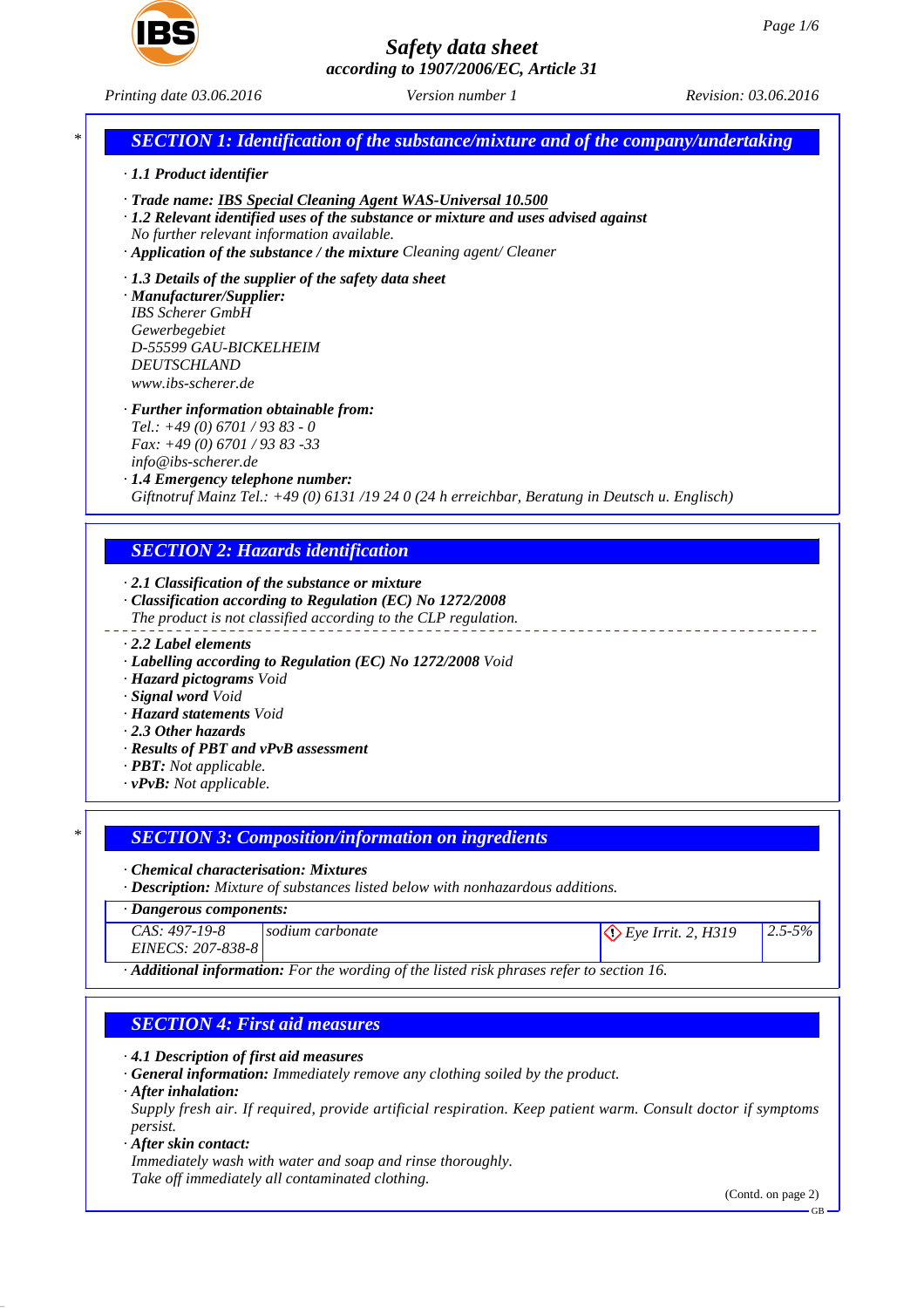

*Printing date 03.06.2016 Version number 1 Revision: 03.06.2016*

(Contd. of page 1)

## *Trade name: IBS Special Cleaning Agent WAS-Universal 10.500*

*· After eye contact:*

*Rinse opened eye for several minutes under running water. If symptoms persist, consult a doctor. · After swallowing:*

*A person vomiting while laying on their back should be turned onto their side. Do not induce vomiting; call for medical help immediately.*

*Call a doctor immediately.*

*Rinse out mouth and then drink plenty of water.*

# *SECTION 5: Firefighting measures*

- *· 5.1 Extinguishing media*
- *· Suitable extinguishing agents:*
- *CO2, powder or water spray. Fight larger fires with water spray or alcohol resistant foam.*
- *· 5.2 Special hazards arising from the substance or mixture No further relevant information available.*
- *· 5.3 Advice for firefighters*
- *· Protective equipment: No special measures required.*

# *SECTION 6: Accidental release measures*

- *· 6.1 Personal precautions, protective equipment and emergency procedures Not required.*
- *· 6.2 Environmental precautions: Do not allow product to reach sewage system or any water course.*
- *· 6.3 Methods and material for containment and cleaning up:*
- *Absorb with liquid-binding material (sand, diatomite, acid binders, universal binders, sawdust).*
- *· 6.4 Reference to other sections*
- *See Section 7 for information on safe handling.*
- *See Section 8 for information on personal protection equipment.*

*See Section 13 for disposal information.*

# *\* SECTION 7: Handling and storage*

- *· 7.1 Precautions for safe handling No special measures required.*
- *· Information about fire and explosion protection: No special measures required.*
- *· 7.2 Conditions for safe storage, including any incompatibilities*
- *· Storage:*
- *· Requirements to be met by storerooms and receptacles: Store only in the original receptacle.*
- *· Information about storage in one common storage facility: Store away from foodstuffs.*
- *· Further information about storage conditions: Protect from frost.*
- *Protect from heat and direct sunlight.*
- *· 7.3 Specific end use(s) No further relevant information available.*

# *SECTION 8: Exposure controls/personal protection*

*· Additional information about design of technical facilities: No further data; see item 7.*

*· 8.1 Control parameters*

- *· Ingredients with limit values that require monitoring at the workplace: Not required.*
- *· Additional information: The lists valid during the making were used as basis.*
- *· 8.2 Exposure controls*
- *· Personal protective equipment:*
- *· General protective and hygienic measures: Keep away from foodstuffs, beverages and feed. Immediately remove all soiled and contaminated clothing*

(Contd. on page 3)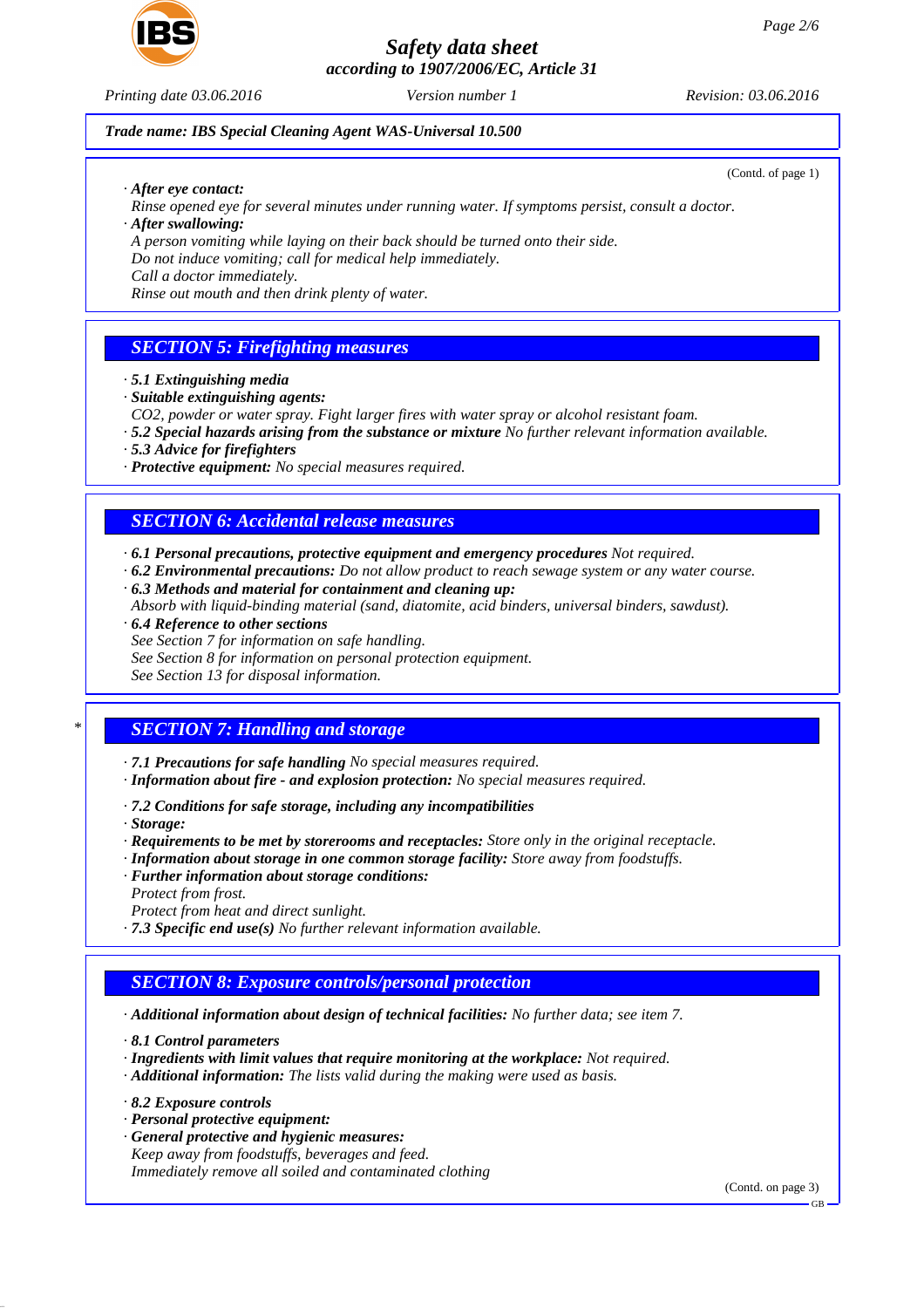

*Printing date 03.06.2016 Version number 1 Revision: 03.06.2016*

*Trade name: IBS Special Cleaning Agent WAS-Universal 10.500*

(Contd. of page 2)

*Avoid close or long term contact with the skin. Avoid contact with the eyes. Do not eat, drink, smoke or sniff while working. Use skin protection cream for skin protection. Do not carry product impregnated cleaning cloths in trouser pockets.*

*· Respiratory protection: Not required.*

*· Protection of hands:*

*· Material of gloves Butyl rubber, BR*

*· Penetration time of glove material The exact break through time has to be found out by the manufacturer of the protective gloves and has to be observed.*

*· Eye protection: Tightly sealed goggles*

*· Body protection: Protective work clothing*

# *SECTION 9: Physical and chemical properties*

| .9.1 Information on basic physical and chemical properties |                                               |  |  |
|------------------------------------------------------------|-----------------------------------------------|--|--|
| <b>General Information</b>                                 |                                               |  |  |
| $\cdot$ Appearance:                                        |                                               |  |  |
| Form:                                                      | Fluid                                         |  |  |
| Colour:                                                    | Yellowish                                     |  |  |
| $\cdot$ Odour:                                             | Characteristic                                |  |  |
| · Odour threshold:                                         | Not determined.                               |  |  |
| $\cdot$ pH-value:                                          | $9.0 + 0.5$                                   |  |  |
| Change in condition                                        |                                               |  |  |
| <b>Melting point/Melting range:</b>                        | Undetermined.                                 |  |  |
| <b>Boiling point/Boiling range:</b>                        | $>100\degree C$                               |  |  |
| · Flash point:                                             | Not applicable.                               |  |  |
| · Flammability (solid, gaseous):                           | Not applicable.                               |  |  |
| · Ignition temperature:                                    |                                               |  |  |
| Decomposition temperature:                                 | Not determined.                               |  |  |
| · Self-igniting:                                           | Product is not selfigniting.                  |  |  |
| · Danger of explosion:                                     | Product does not present an explosion hazard. |  |  |
| · Explosion limits:                                        |                                               |  |  |
| Lower:                                                     | Not determined.                               |  |  |
| <b>Upper:</b>                                              | Not determined.                               |  |  |
| · Vapour pressure:                                         | Not determined.                               |  |  |
| $\cdot$ Density at 20 $\cdot$ C:                           | $1,11 + -0.01$ g/cm <sup>3</sup>              |  |  |
| · Relative density                                         | Not determined.                               |  |  |
| · Vapour density                                           | Not determined.                               |  |  |
| $\cdot$ Evaporation rate                                   | Not determined.                               |  |  |
| · Solubility in / Miscibility with                         |                                               |  |  |
| water:                                                     | Fully miscible.                               |  |  |
| · Partition coefficient (n-octanol/water): Not determined. |                                               |  |  |
| · Viscosity:                                               |                                               |  |  |
| Dynamic:                                                   | Not determined.                               |  |  |
| Kinematic:                                                 | Not determined.                               |  |  |
|                                                            | (Contd. on page 4)                            |  |  |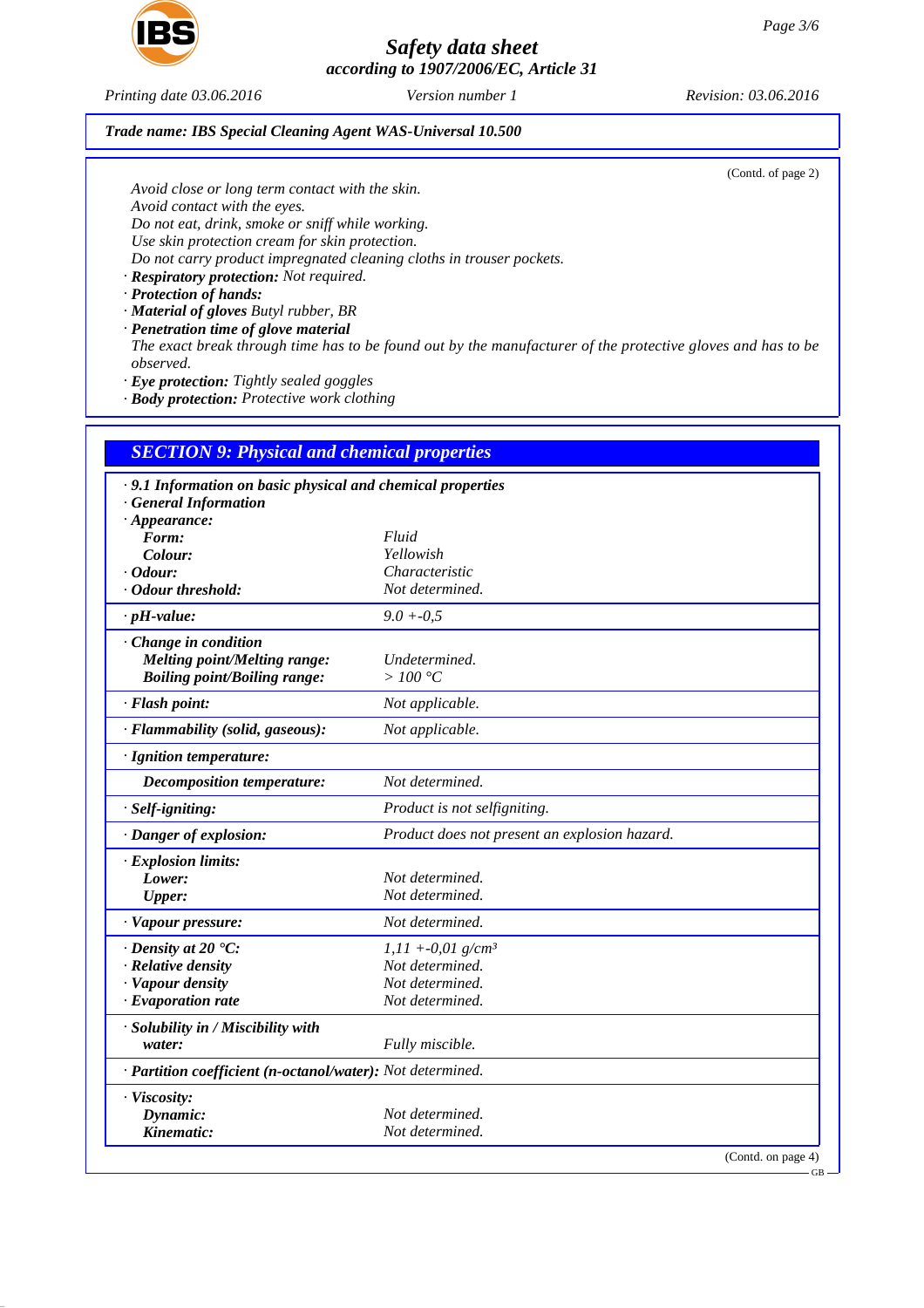

*Printing date 03.06.2016 Version number 1 Revision: 03.06.2016*

#### *Trade name: IBS Special Cleaning Agent WAS-Universal 10.500*

(Contd. of page 3)

*· Solvent content:*

*VOC (EC) 0.50 %*

*· 9.2 Other information No further relevant information available.*

# *SECTION 10: Stability and reactivity*

*· 10.1 Reactivity No further relevant information available.*

*· 10.2 Chemical stability*

*· Thermal decomposition / conditions to be avoided:*

*No decomposition if used and stored according to specifications.*

*· 10.3 Possibility of hazardous reactions No dangerous reactions known.*

*· 10.4 Conditions to avoid No further relevant information available.*

*· 10.5 Incompatible materials: No further relevant information available.*

*· 10.6 Hazardous decomposition products: No dangerous decomposition products known.*

## *SECTION 11: Toxicological information*

*· 11.1 Information on toxicological effects*

*· Acute toxicity Based on available data, the classification criteria are not met.*

*· LD/LC50 values relevant for classification:*

#### *497-19-8 sodium carbonate*

| Oral   | LD50 | $4090$ mg/kg (rat)                   |
|--------|------|--------------------------------------|
| Dermal | LD   | $2210$ mg/kg (rabbit)                |
|        |      | Inhalative $LC50/4h$ 2300 mg/l (rat) |

*· Primary irritant effect:*

*· Skin corrosion/irritation No irritant effect.*

*· Serious eye damage/irritation No irritating effect.*

*· Respiratory or skin sensitisation Based on available data, the classification criteria are not met.*

*· CMR effects (carcinogenity, mutagenicity and toxicity for reproduction)*

*· Germ cell mutagenicity Based on available data, the classification criteria are not met.*

*· Carcinogenicity Based on available data, the classification criteria are not met.*

*· Reproductive toxicity Based on available data, the classification criteria are not met.*

*· STOT-single exposure Based on available data, the classification criteria are not met.*

*· STOT-repeated exposure Based on available data, the classification criteria are not met.*

*· Aspiration hazard Based on available data, the classification criteria are not met.*

# *SECTION 12: Ecological information*

## *· 12.1 Toxicity*

*· Aquatic toxicity:*

*497-19-8 sodium carbonate*

*EC50 (48h) 265 mg/kg (daphnia)*

*Inhalative LC50/96 h LC50/96 h (Lepomis macrochirus) (Fisch)*

*· 12.2 Persistence and degradability No further relevant information available.*

- *· 12.3 Bioaccumulative potential No further relevant information available.*
- *· 12.4 Mobility in soil No further relevant information available.*
- *· Additional ecological information:*

*· General notes:*

(Contd. on page 5)

GB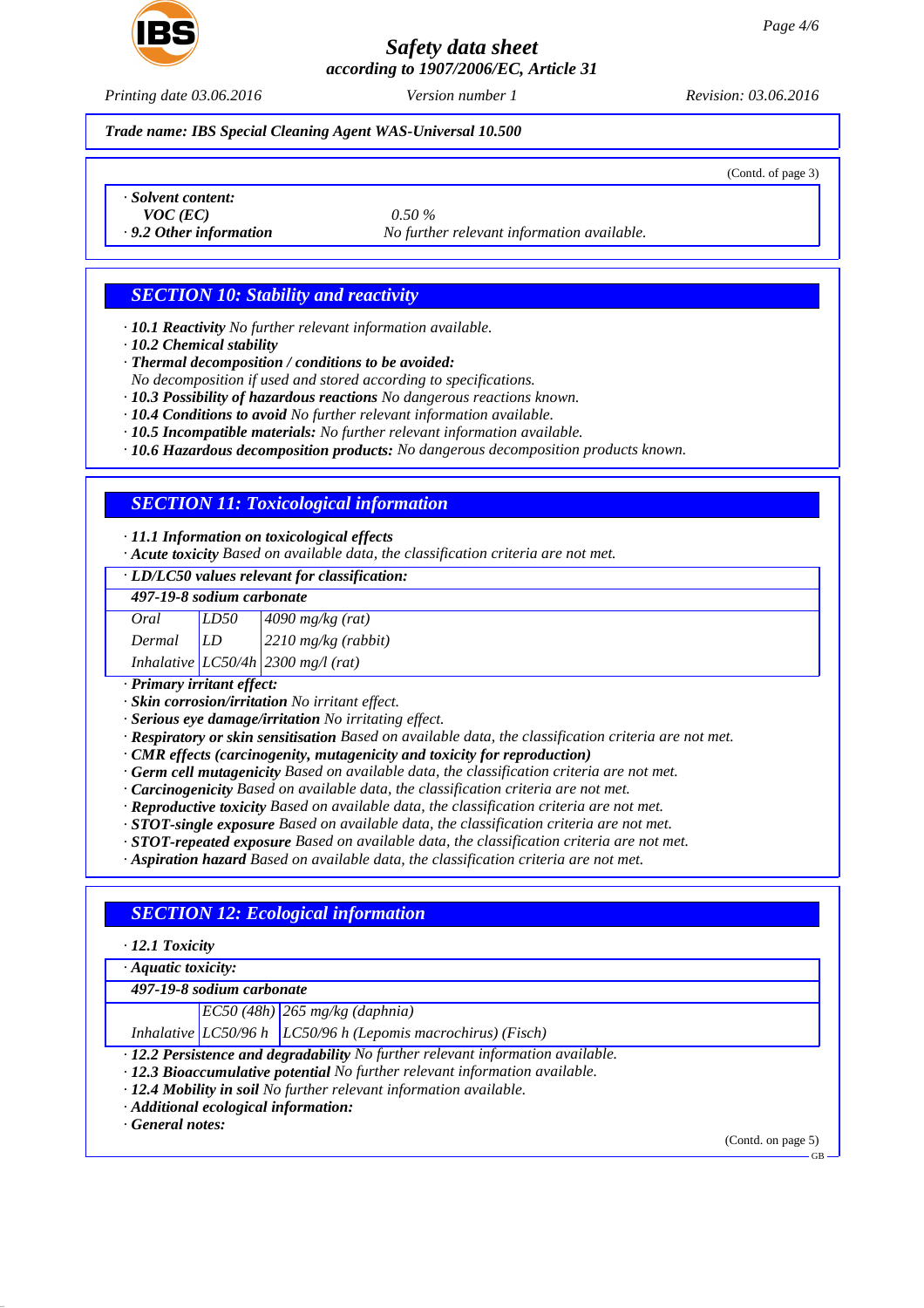

*Printing date 03.06.2016 Version number 1 Revision: 03.06.2016*

## *Trade name: IBS Special Cleaning Agent WAS-Universal 10.500*

(Contd. of page 4)

*The surfactant(s) contained in this preparation complies(comply) with the biodegradability criteria as laid down in Regulation (EC) No.648/2004 on detergents. Data to support this assertion are held at the disposal of the competent authorities of the Member States and will be made available to them, at their direct request or at the request of a detergent manufacturer.*

*Water hazard class 1 (German Regulation) (Self-assessment): slightly hazardous for water*

*Do not allow undiluted product or large quantities of it to reach ground water, water course or sewage system.*

## *· 12.5 Results of PBT and vPvB assessment*

*· PBT: Not applicable.*

*· vPvB: Not applicable.*

*· 12.6 Other adverse effects No further relevant information available.*

## *\* SECTION 13: Disposal considerations*

*· 13.1 Waste treatment methods*

*· Recommendation*

*Must not be disposed together with household garbage. Do not allow product to reach sewage system.*

- *· Uncleaned packaging:*
- *· Recommendation:*

*Empty contaminated packagings thoroughly. They may be recycled after thorough and proper cleaning. Packagings that may not be cleansed are to be disposed of in the same manner as the product.*

| <b>SECTION 14: Transport information</b>                                                  |                 |  |  |  |
|-------------------------------------------------------------------------------------------|-----------------|--|--|--|
| $\cdot$ 14.1 UN-Number<br>ADR, ADN, IMDG, IATA                                            | Void            |  |  |  |
| $\cdot$ 14.2 UN proper shipping name<br>· ADR, ADN, IMDG, IATA                            | Void            |  |  |  |
| $\cdot$ 14.3 Transport hazard class(es)                                                   |                 |  |  |  |
| · ADR, ADN, IMDG, IATA<br>$\cdot$ Class                                                   | Void            |  |  |  |
| · 14.4 Packing group<br>· ADR, IMDG, IATA                                                 | Void            |  |  |  |
| $\cdot$ 14.5 Environmental hazards:<br>$\cdot$ Marine pollutant:                          | No              |  |  |  |
| $\cdot$ 14.6 Special precautions for user                                                 | Not applicable. |  |  |  |
| $\cdot$ 14.7 Transport in bulk according to Annex II of<br><b>Marpol and the IBC Code</b> | Not applicable. |  |  |  |
| · UN "Model Regulation":                                                                  | Void            |  |  |  |

# *SECTION 15: Regulatory information*

*· 15.1 Safety, health and environmental regulations/legislation specific for the substance or mixture*

- *· Directive 2012/18/EU*
- *· Named dangerous substances ANNEX I None of the ingredients is listed.*
- *· National regulations:*

*· Information about limitation of use: Employment restrictions concerning juveniles must be observed.*

(Contd. on page 6)

GB